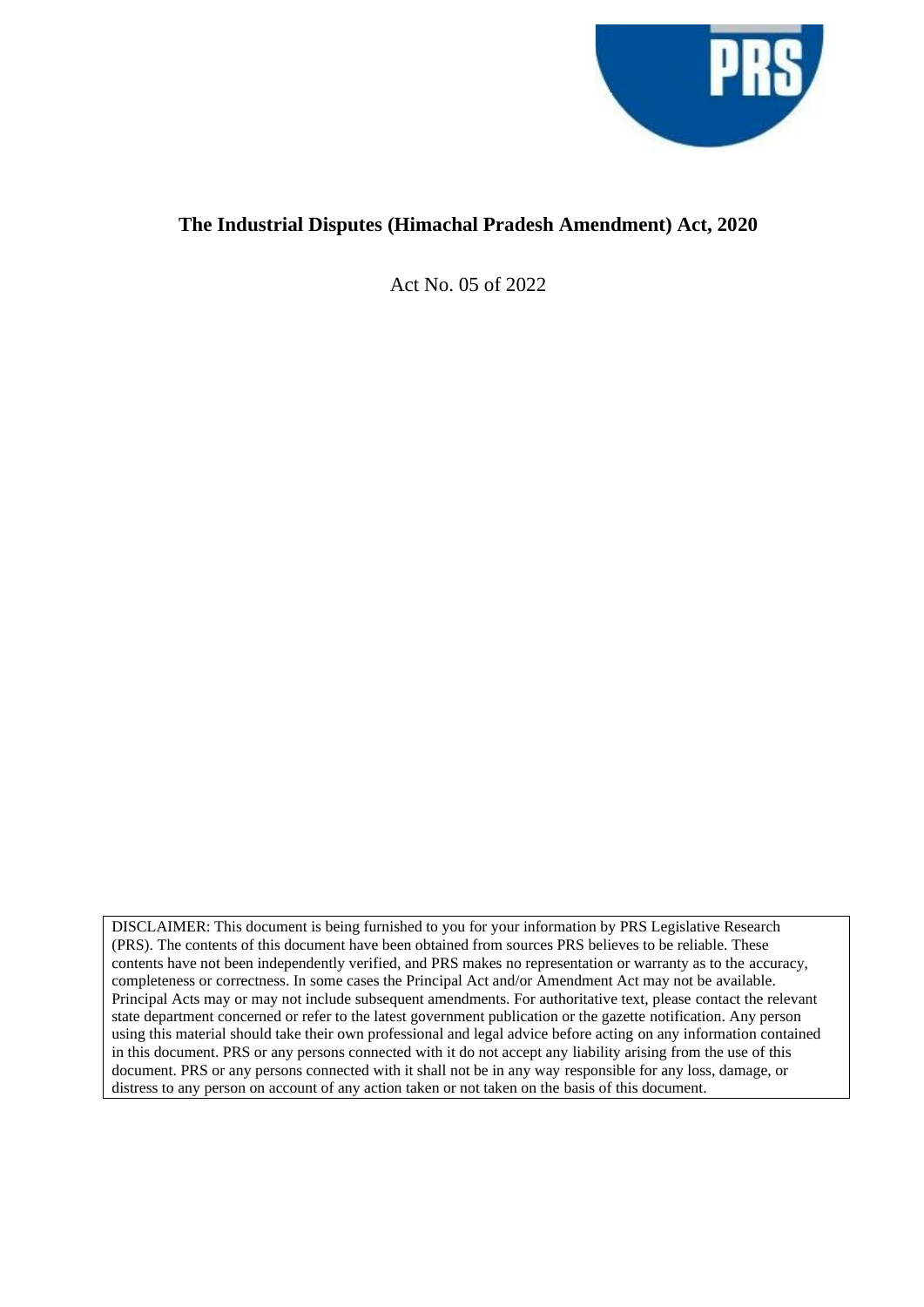## विधि विभाग

### अधिसूचना

## शिमला-2, 14 फरवरी, 2022

संख्याः एल0एल0आर0-डी0(6)-11/2020-लेज.-भारत के राष्ट्रपति ने भारत के संविधान के अनुच्छेद 201 के अधीन प्रदत्त शक्तियों का प्रयोग करते हुए औद्योगिक विवाद (हिमाचल प्रदेश संशोधन) विधेयक, 2020 (2020 का विधेयक संख्यांक 5) को दिनांक 25-12-2021 को अनुमोदित कर दिया है तथा हिमाचल प्रदेश के राज्यपाल ने भारत के संविधान के अनुच्छेद 348 के खण्ड (3) के अधीन विधेयक के अंग्रेजी पाठ को राजपत्र, हिमाचल प्रदेश में प्रकाशित करने के लिए प्राधिकृत कर दिया है। अतः उपरोक्त विधेयक को वर्ष .<br>2022 के अधिनियम संख्यांक 5 के रूप में अंग्रेजी प्राधिकृत पाठ सहित राजपत्र (ई—गजट) हिमाचल प्रदेश में प्रकाशित किया जाता है।

> ओदश द्वारा, राजीव भारद्वाज. प्रधान सचिव (विधि)।

# औद्योगिक विवाद (हिमाचल प्रदेश संशोधन) अधिनियम, 2020

## धाराओं का क्रम

धारा $:$ 

- 1. संक्षिप्त नाम और प्रारम्भ।
- 2. धारा 22 का संशोधन।
- 3. धारा 25च का संशोधन।
- 4. धारा 25ट का संशोधन।
- 5. 2020 के हिमाचल प्रदेश अध्यादेश संख्यांक 4 का निरसन और व्यावृत्तियां।

2022 का अधिनियम संख्यांक 5

## औद्योगिक विवाद (हिमाचल प्रदेश संशोधन) अधिनियम, 2020

(माननीय राष्ट्रपति महोदय द्वारा तारीख 25 दिसम्बर, 2021 को यथाअनुमोदित)

हिमाचल प्रदेश राज्य को यथा लागू औद्योगिक विवाद अधिनियम, 1947 (1947 का अधिनियम संख्यांक 14) का संशोधन करने के लिए अधिनियम।

भारत गणराज्य के इकहत्तरवें वर्ष में हिमाचल प्रदेश विधान सभा द्वारा निम्नलिखित रूप में यह अधिनियमित हो :--

संक्षिप्त नाम और प्रारम्भ.-- (1) इस अधिनियम का संक्षिप्त नाम औद्योगिक विवाद (हिमाचल  $1<sup>1</sup>$ प्रदेश संशोधन) अधिनियम, 2020 है।

(2) यह 9 जुलाई, 2020 से प्रवृत्त हुआ समझा जाएगा।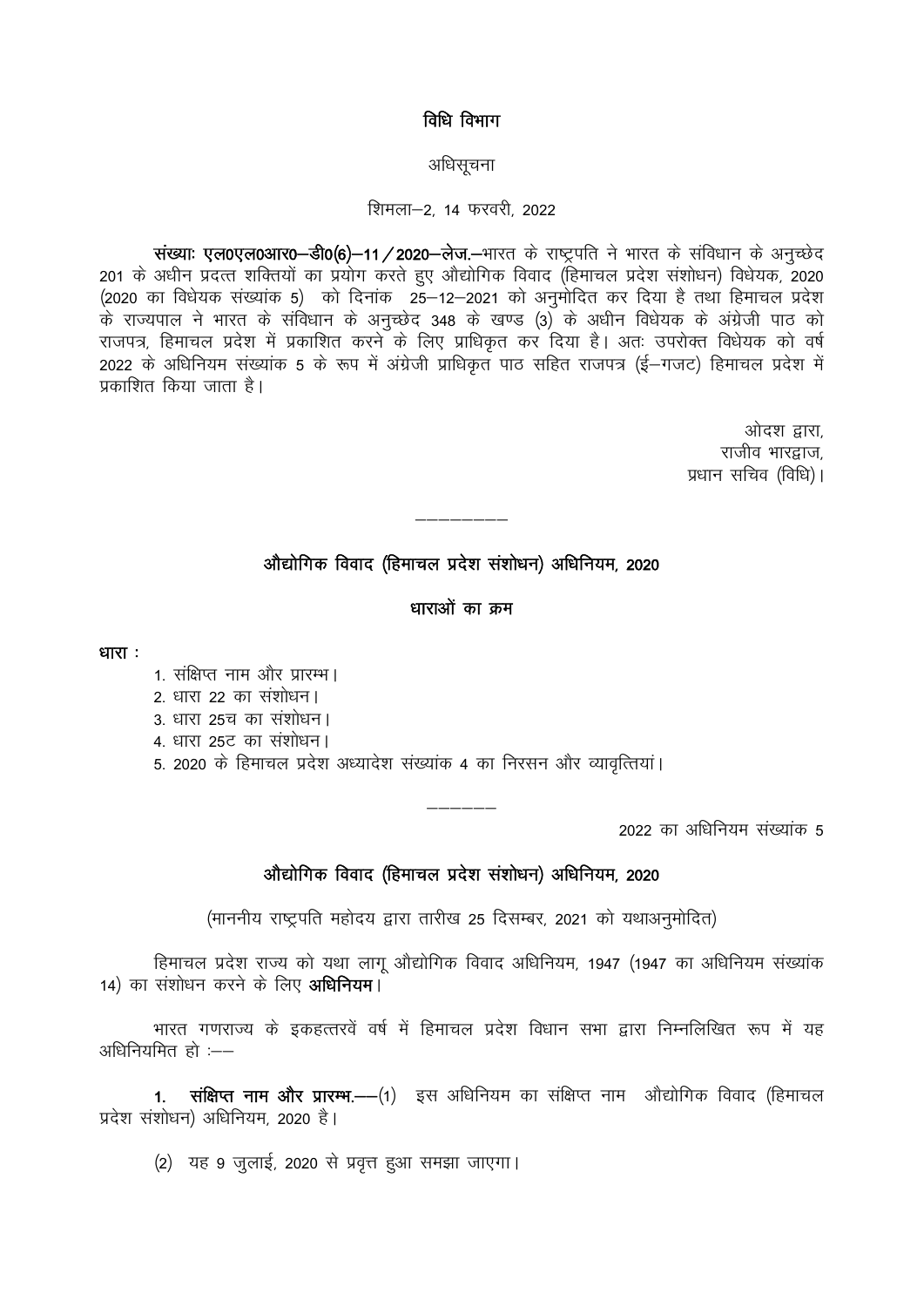2. धारा 22 का संशोधन. - हिमाचल प्रदेश राज्य को यथा लागू औद्योगिक विवाद अधिनियम, 1947 (1947 का 14) (जिसे इसमें इसके पश्चात "मूल अधिनियम" कहा गया है) की धारा 22 की उपधारा (1) और (2) में "लोक उपयोगी सेवा" शब्दों के पश्चात "और गैर-लोक उपयोगी सेवा" शब्द अन्तःस्थापित किए जाएंगे।

3. धारा 25च का संशोधन.--मूल अधिनियम की धारा 25च के खण्ड (ख) में, "पंद्रह दिन" शब्दों के स्थान पर "साठ दिन" शब्द रखे जाएंगे।

4. धारा 25ट का संशोधन.--मूल अधिनियम की धारा 25ट की उपधारा (1) में, "एक सौ" शब्दों के स्थान पर "दो सौ" शब्द रखे जाएंगे।

5. 2020 के हिमाचल प्रदेश अध्यादेश संख्यांक 4 का निरसन और व्यावृत्तियां.——(1) औद्योगिक विवाद (हिमाचल प्रदेश संशोधन) अध्यादेश, 2020 का एतदद्वारा निरसन किया जाता है।

(2) ऐसे निरसन के होते हुए भी इस प्रकार निरसित अध्यादेश के अधीन की गई कोई बात या कार्रवाई इस अधिनियम के तत्स्थानों उपबंधों के अधीन विधिमान्य रूप में की गई समझी जाएगी।

## **AUTHORITATIVE ENGLISH TEXT**

## THE INDUSTRIAL DISPUTES (HIMACHAL PRADESH AMENDMENT) **ACT, 2020**

**ARRANGEMENT OF SECTIONS** 

Sections:

- 1. Short title and commencement.
- 2. Amendment of section 22.
- 3. Amendment of section 25F.
- 4. Amendment of section 25K.
- 5. Repeal of the Himachal Pradesh Ordinance No. 4 of 2020 and savings.

Act No. 5 of 2022

# THE INDUSTRIAL DISPUTES (HIMACHAL PRADESH AMENDMENT) ACT, 2020

(AS ASSENTED TO BY THE HON'BLE PRESIDENT ON  $25^{TH}$  DECEMBER, 2021)

 $AN$ 

#### **ACT**

to amend the Industrial Disputes Act, 1947 (Act No. 14 of 1947) in its application to the State of Himachal Pradesh.

BE it enacted by the Legislative Assembly of Himachal Pradesh in the Seventy-first Year of the Republic of India as follows :-